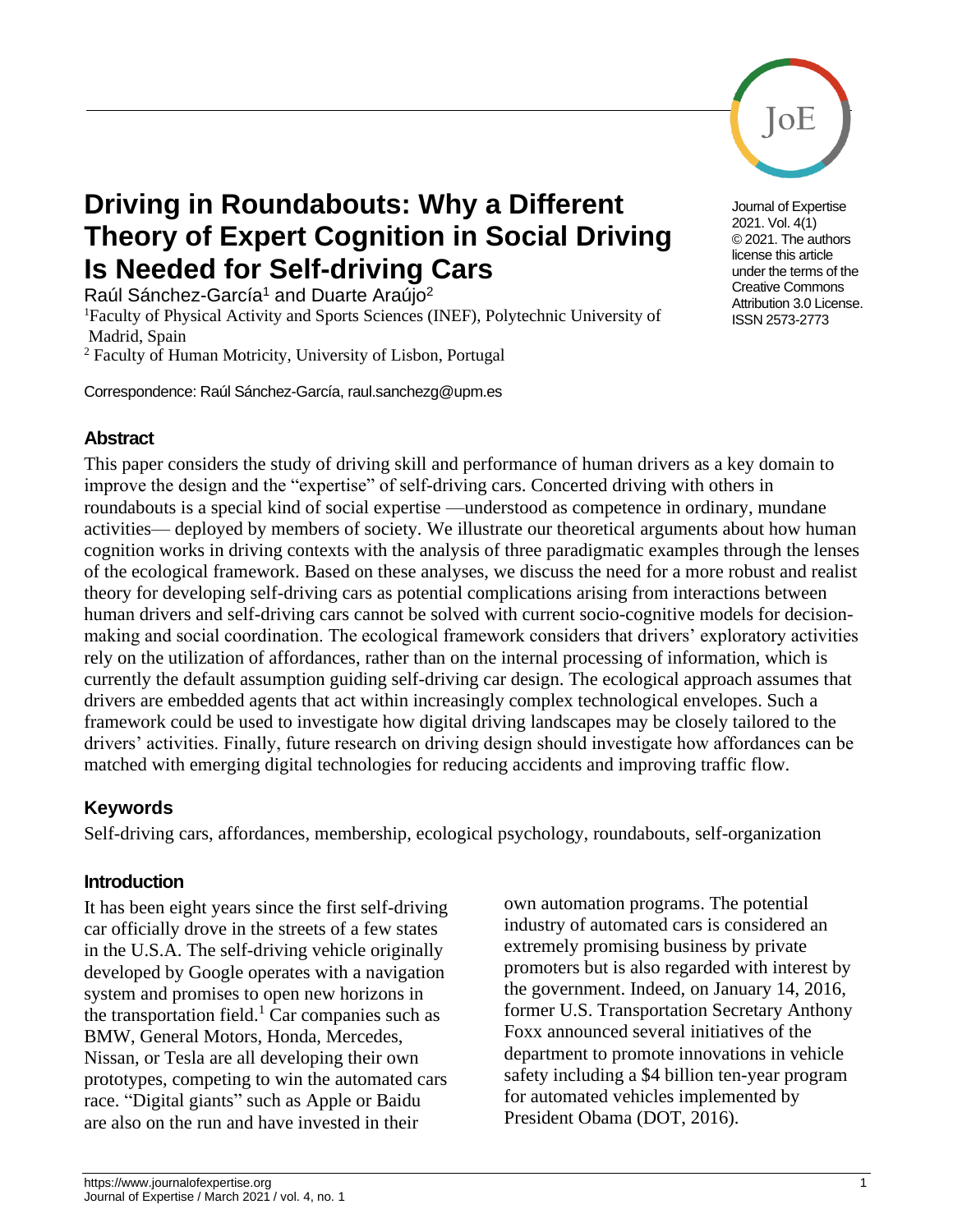To date, only a few traffic incidents involving self-driving cars have been reported.<sup>2</sup> In 2016, Google took the blame for an incident involving its self-driving car for the first time (Sleek et al., 2016). In this incident, the selfdriving car was driving in the left lane when it encountered a sandbag on the road. The car decided to merge into the middle lane, assuming that an incoming bus would yield. However, the bus driver also assumed that the self- driving car would wait for the passing bus before changing lanes. As a result, the bus ran into the car.

The self-driving car followed the traffic rules strictly and could not adjust to the possible interaction with other vehicles. This specific incident is very telling about the differences between driving performance by humans and self-driving cars. Moreover, it also reveals the sort of problems that may arise when human drivers and self-driving cars meet in the streets, a likely occurrence in the future.

The assumption of Google's self-driving car developers is that traffic problems (e.g., accidents, jams) are a result of people misbehaving and not following traffic rules, which implies that transportation would occur without any problem if every car always followed those rules. Thus, although this driving heaven is impracticable in a dynamic world with human drivers, self-driving cars could turn it into a reality.

In this study, we suggest that driving incidents are not simply a matter of people not following traffic rules. We argue that traffic rules act as boundaries or constraints to the drivers' activity. These constraints are useful for coordinating the drivers' actions toward one another; i.e., traffic rules are constraints that channel the interactions between drivers, although without determining the driving activity per se. Traffic rules do not prescribe successful driving activity, neither alone nor in conjunction with other rules. Thus, in large part the driving activity is not—and cannot be determined by driving laws.

The main challenge is to eradicate or

attenuate the mismatch between the detached rationality of the programmers, who code the self-driving cars' software, and the embodied, ecological cognition of human drivers. As Gibson admonished long time ago, driving theories "…should adopt the driver's point of view rather than the safety engineer's, should start from normal rather than abnormal driving, and should emphasize what the driver ought to do rather than what he ought not to do." (Gibson & Crooks, 1938, p.471).

To improve the design of self-driving cars, we aimed to construct a theoretical framework incorporating the driving activity of human drivers by studying how people drive in roundabouts, which is a specific setting with dense human interaction. The purpose of this opinion piece is to explain human collective interaction through the ecological framework and to propose new aspects for developing models of self-driving cars and improve their function in human settings. Based on the assumption that self-driving cars strive to interact with humans, we see roundabouts as a significant potential problem for traffic when these two types of drivers come together. And, because roundabouts are widespread in Europe and Australia and more recently in the U.S.A., consideration of this problematic is valuable worldwide.

The structure of the paper is as follows:

- The first section presents an initial analysis of a case study in which we describe what it is like to drive with others at a roundabout following *more* than plain traffic rules.
- The next section uses the analogy of driving with others as a team sport to discuss two contrasting models (socialcognitive and ecological) that have been used in the analysis of interpersonal coordination and decision-making in sports.
- Building upon the previous discussion, the third section opens the possibility of the consideration of driving with others from an ecological perspective. It analyses two case studies in which the use of shared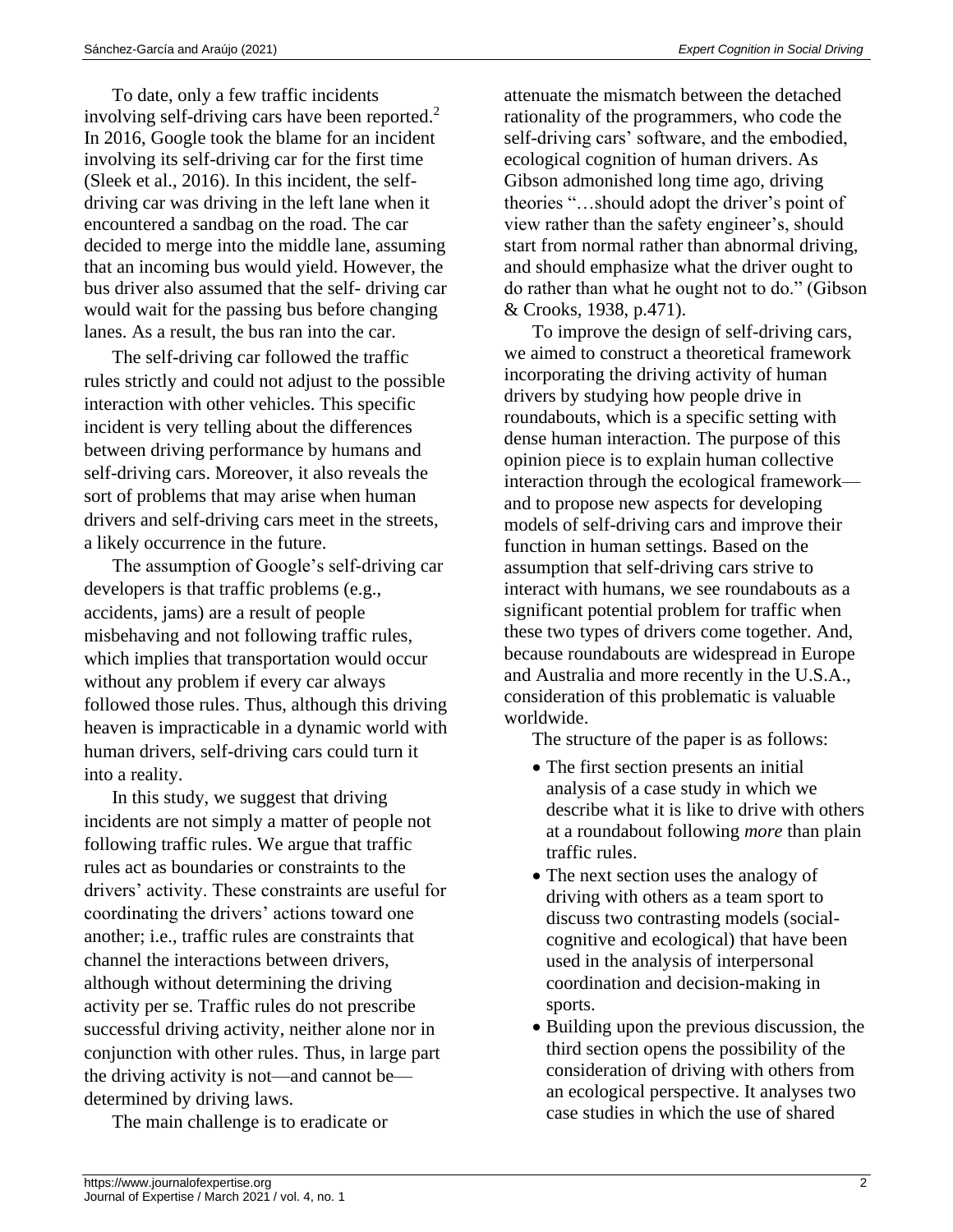affordances is key for driving with others at a roundabout.

• The last section discusses the implications of introducing the ecological model in the design of self-driving cars and questions the assumption of replacing human drivers for automated cars altogether as the best option. It also proposes future lines of enquiry that will contribute to the commensurability of human and nonhuman drivers.

# **Membership as Expertise in Driving Within Roundabouts**

Roundabouts are circular intersections where cars flow in one direction around a central island. They can be considered as a valuable solution for making traffic safer and more fluid when compared to other types of intersections. Roundabouts have specific traffic regulations (i.e., how to enter, circulate inside, and exit), but we believe that these rules work only in ideal, textbook-type situations. For instance, the Spanish General Traffic Direction (DGT) guide gives the following general principles for driving in roundabouts:

Give way to those inside the roundabout and choose the most convenient lane for the desired exit; once inside the roundabout the circulating car has preference over the accessing one; to exit the roundabout cars must get into the most external lane; and if not possible, they must do another turn to have enough time to get into the right position (…). Take into account that there are no predetermined lanes for specific exits: The roundabout is a one-way route, generally with some lanes, with exits located on the right side. (Rodríguez, 2014, p.28, our translation)

Even in this ideal situation, the general rules say little about the local decisions made by drivers and their capacity of inter-personal coordination. Concerted driving in situations of heavy interaction such as roundabouts demands a different kind of expertise when compared, for instance, to car motor racing, which is predicated on the drivers' ability to master

coordination patterns for acceleration, braking, and steering at very high speeds (see Rosalie & Malone, 2019 for a study of expertise in formula car racing).

Concerted driving in roundabouts is less demanding on such coordination patterns but radically more social in essence. The kind of social expertise needed for concerted driving with others is related to what Garfinkel (1967) considered members' competence. 3 In the specific case of driving with others, members are experts of the ordinary, mundane activities of society. Thus, membership demands only a special kind of expertise: You do not need to be Lewis Hamilton in order to drive with others to solve a myriad of ordinary situations in the roundabouts. Even so, the picture can become complex in situations of heavy traffic when people self-organize to go through the roundabout while maintaining traffic fluidity. It is likely that in these situations there occurs a "…spontaneous emergence of interpersonal mode of actions when the situational constraints demand them" (Marsh, et al., 2009, p.327).

We suggest that maintenance of traffic fluidity on roundabouts, as well as the positive tradeoff between fluidity and accidents, would be impossible if every car followed the rules on every occasion. A study conducted in Spain about driving in roundabouts (AXA, 2016) showed that even though almost half of the drivers did not know the traffic rules correctly, only 5% of the total sum of traffic accidents occurred in roundabouts.

Thus, drivers must acquire driving methods that go beyond those specified by the traffic rules. Those practical methods qualify them as competent members of the driving community (competent drivers). In fact, driving in roundabouts is in itself a case of embodied, ecological cognition, which implies more active and pro-active behaviors than simply executing the behaviors established by the driving rules.

For people driving together, those behaviors imply a local orderliness. Local refers to the following: (1) a specific country where different driving norms apply (compare driving in a roundabout in the UK [going clockwise] and in continental Europe [going counterclockwise]);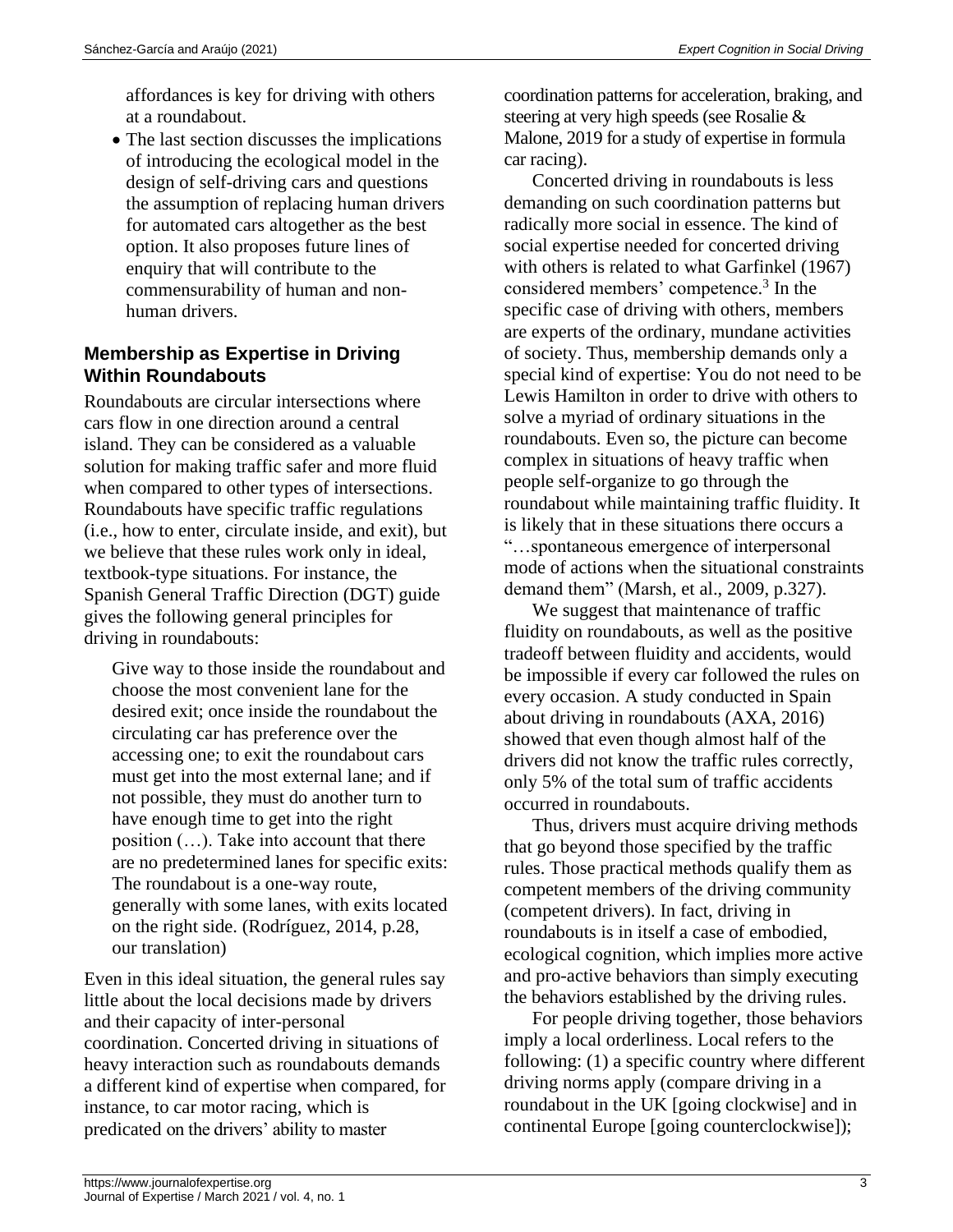(2) the specific setting of each roundabout, where some idiosyncratic methods for driving have been concerted and iteratively honed by those who have been driving there since that setting existed; (3) different conditions of traffic density (compare driving in a roundabout during off-peak or peak hours); and (4) the fact that the search for a solution to the problems of driving with others in a roundabout is a moment-tomoment deployment of concerted actions through practical methods of driving. These different but related issues suggest that there is no need for a general theory of traffic flow to be applied to particular places and times, nor for a complete knowledge of the specific situation of each car in the roundabout. In fact, such theory may be misleading to explain driving behavior.

Each roundabout embodies a context comprising what Rietveld and Kiverstein (2014) consider a "rich landscape of affordances." As these authors remark, the use and engagement of—and with—affordances (possibilities for action; see below) always involves utilizing an aptitude within a specific context (2014, p.326).

Thus, we cannot establish or define general affordances for driving in roundabouts; instead, affordances should be established or defined in respect to the specific context of each roundabout. As an example, we analyze the specific case of the Boadilla del Monte roundabout.

#### **Boadilla del Monte (Madrid, Spain) Roundabout**

In this roundabout (Figure 1), we can observe the dynamic production of a local orderliness of "driving in a roundabout" by the coordination of the drivers. One of the authors has been driving through this roundabout daily during the past seven years. The time is 2:30 p.m., and the rush hour is unfolding as the footage was recorded (Figures 2-5).

The first irregularity that caught our attention was that two cars on the right-hand side of the image (red and black) are sharing the external lane (Figure 2a-c) even though this is not permitted by traffic rules.



**Figure 1.** Roundabout in the road to Boadilla del Monte, close to the city of Madrid, Spain. The star marks the next exit in the footage; the square marks the entrance of cars; and the triangle marks the after-next exit in our analysis. Adapted from Google Maps, https://www.google.es/maps/@40.3999233,-3.7795822,18.01z



**Figure 2a (0.19 s) Figure 2b (0.27 s) Figure 2c (0.29 s)**

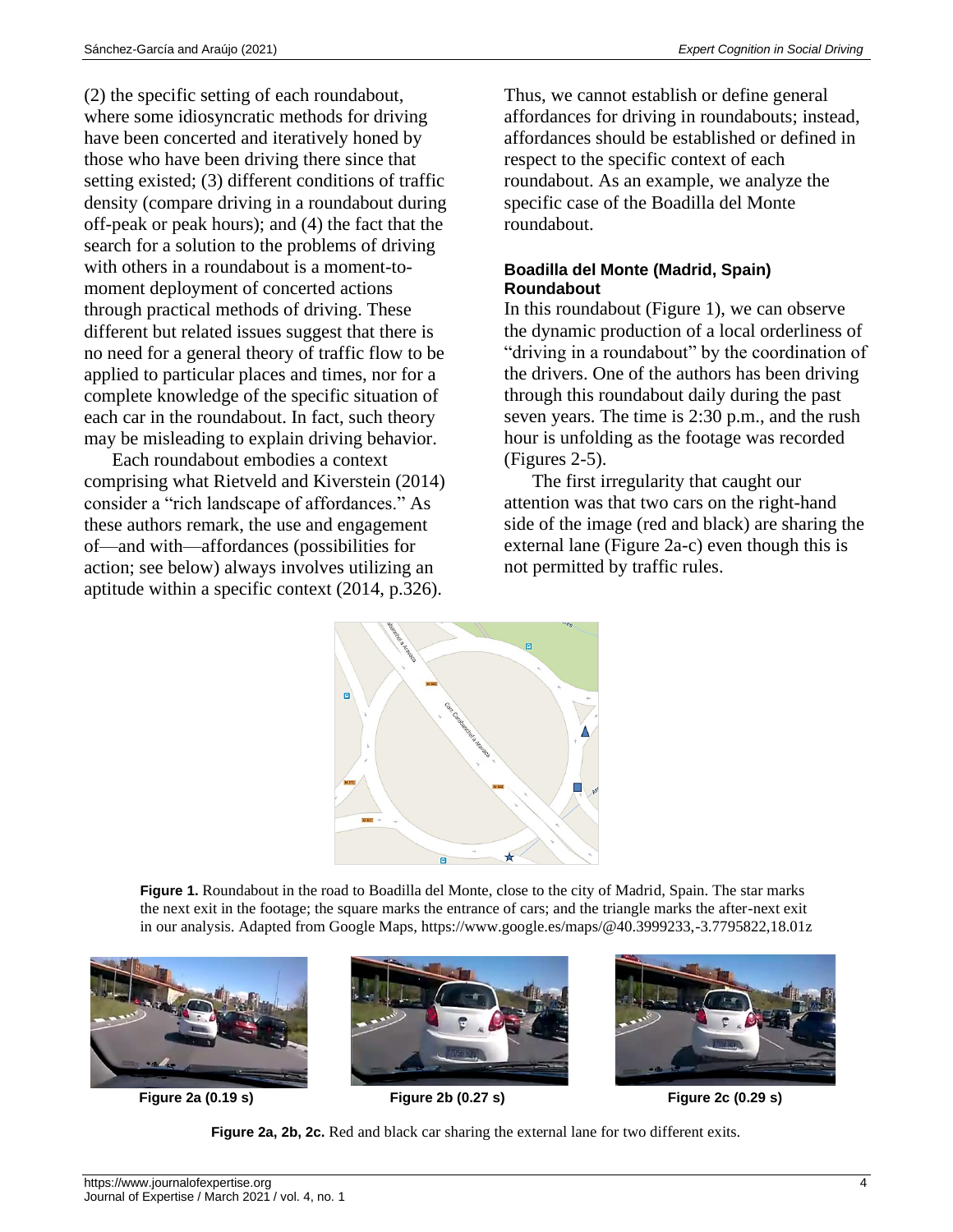These cars are using the external lane for different purposes. Whereas the black car is trying to reach the coming exit (the star in Figure 1), the red car needs the external lane to be in a good position for the after-next exit (triangle in Figure 1), which will be shared with cars incoming from the central lane (white car, for instance).

The second irregularity to notice in Figure 3







is that two cars in the external (red car) and central lanes (white car) that are both heading to the after-next exit (triangle in Figure 1) stop at specific times to allow other cars entering the roundabout (square in Figure 1). They stop precisely when the flow of cars in the after-next exit is stopped (see Figure 3a, b, c); as there is

**Figure 3a** (0.50vs) **Figure 3b** (0.55 s) **Figure 3c** (0.57 s) **Figure 3a, 3b, 3c.** White and red cars stopping and giving way to the black car entering the roundabout.

Again, the action indicated in Figure 3 clearly contravenes traffic rules, which specifies that cars driving in the roundabout have priority over those entering the roundabout. If every driver followed this rule strictly, the cars coming from the entrance road would never be able to enter the roundabout until the rush hour was finished, and this would have consequences in the traffic of other roads connecting to the roundabout. Moreover, to advance, the black car entering the

roundabout broke the driving code by crossing two lanes to reach the inner lane (Figure 4c, trajectory marked with a red dotted line), as the cars waiting at the after-next exit were blocking both central and external lanes. When traffic flow resumed, the cars that were giving way started advancing again (after 23 seconds, 0.50s-1.13s on the clip), thereby blocking the entrance to the roundabout (Figure 4).



**Figure 4.** (1.13s) Cars in the central and external lane resume driving as cars in the after-next exit have started to advance again.

Then, cars in both the central and external lanes proceeded to share the after-next exit (see Figure 5a, b, c). Traffic rules mandate that only cars in the external lane are allowed to exit a roundabout; cars in central lanes should position themselves with enough time and space in the external lane before taking the exit. However, this is virtually impossible in a rush hour

situation. In this example, there were so many cars arriving at the same time at the roundabout and aiming for the after-next exit that drivers in both central and external lanes had to coordinate a loose "zipping" strategy (one car from each lane taking turns) for exiting the roundabout.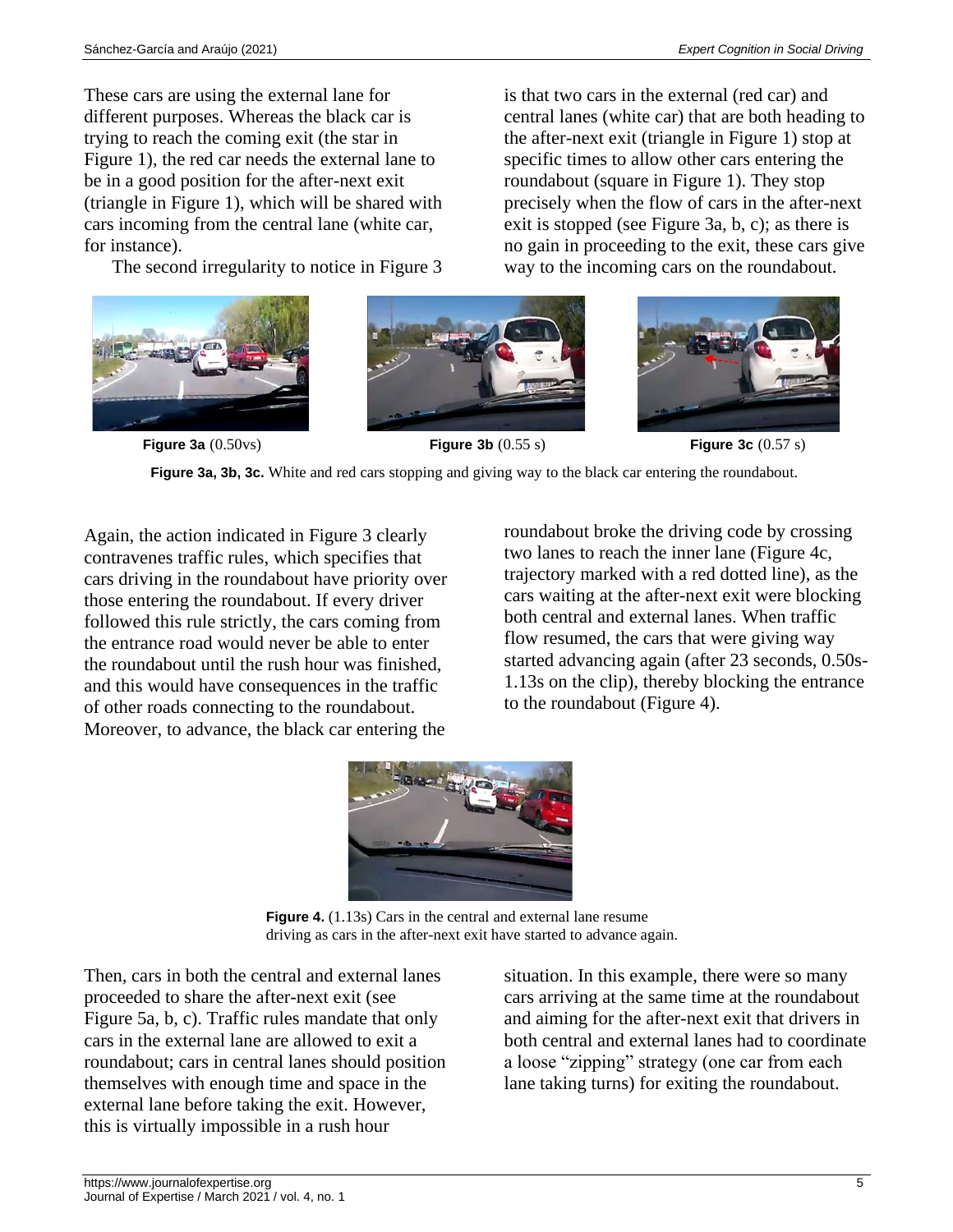



**Figure 5a, 5b, 5c.** White and red cars sharing the after-next exit, using a "zipping" strategy.

The different driving actions portrayed in this example show how drivers self-organize (i.e., they organize among themselves without any one person controlling the other) to drive through the roundabout taking into account much more than what is prescribed by traffic rules. This example shows at least three driving actions that blatantly contravened traffic rules but were reasonable (and necessary) for maintaining a fluid traffic flow.

# **Driving with Others as a "Team Sport"**

When one understands driving as a teammateadversary game where the players' roles are constantly changing, the activity of driving in roundabouts can be comparable to collective behavior in sports.

Cooperation and opposition between players shift, yet the overall effect is that drivers coordinate their actions to achieve their personal goals (to exit at a specific space) while maintaining the collective goal of ensuring traffic flow (and consequently avoiding accidents). Moreover, although some drivers are more selfish than others, this does not interfere with the tight bond between personal and collective goals. Indeed, every driver needs to coordinate with the others to avoid a traffic jam, which would delay their journey for an indefinite amount of time.

This is not to say that such coordination is an easy task. As Levy et al. (2016, p.1) state, the drivers' understanding of traffic is limited, as they are "…constrained to a local view of traffic, spanning a few cars in each direction, depending on the terrain, and lack a global view of streaming or jamming traffic with incoming and merging lanes." These authors also remark

that drivers are not aware of the emergent collective patterns arising from the complex traffic system. For instance, the common behavior of constantly changing lanes while in a traffic jam does not benefit the flow of traffic for anyone (not even for the driver performing these actions). Counterintuitively, in these situations "slow is fast," therefore "by avoiding such sources of turbulence in the system the collective cars' average speed raises, possibly reaching a coordinated phase of traffic (dense and fast), the sweet spot for driving in congestion" (Levy et al. 2016, p.1).

While such analysis from complex dynamic systems is paramount to understand the flow of traffic, we still need to understand how and when drivers make decisions that allow them to coordinate with others for achieving personal and collective goals.

To understand the type of decision-making and interpersonal coordination in goal-directed driver activity in roundabouts, we discuss these topics in the context of sports research by contrasting the social-cognitive and ecological approaches. We believe that it is vital to make clear the differences between these approaches because problems underlying the interaction of self-driving cars and human drivers do not necessary result from the typical human behavior of not complying with traffic rules. Instead, we believe these problems are more deeply rooted. Specifically, they are a consequence of the self-driving car design, which is predicated on a social-cognitive model at odds with human cognition (as argued by the ecological framework). Self-driving cars and human drivers do not "talk the same language"; the former are "blind" to emerging opportunities for human interaction when driving.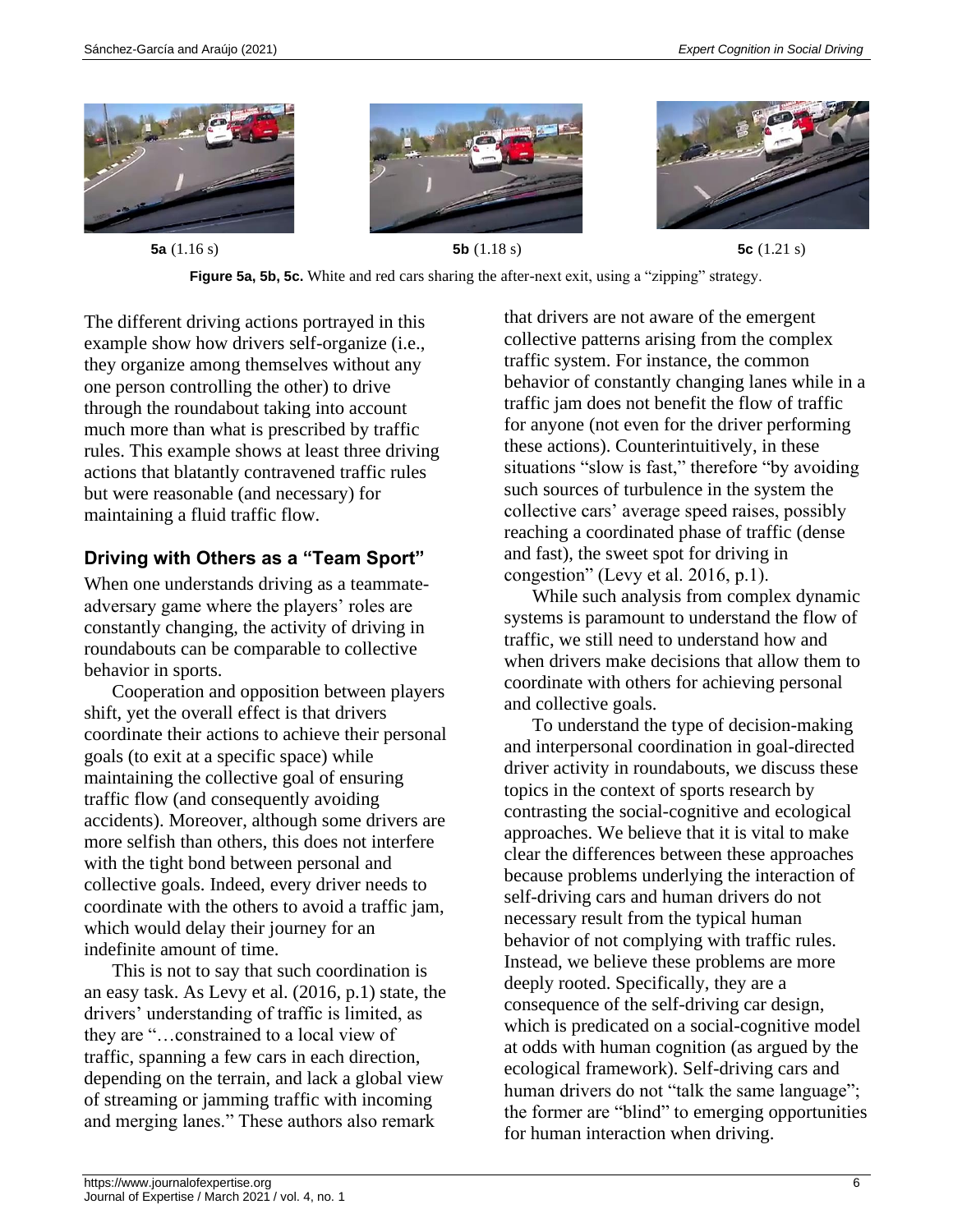#### **Interpersonal Coordination and Decision-making in Sports**

Team and interpersonal coordination in sports has been studied with different paradigms (see Araújo & Bourbousson, 2016 for a review). We propose that driving in general but driving in roundabouts, in particular, could benefit from the large body of knowledge amounted in those sports studies.

But driving is not a sport. In contrast to the sports context, the intention to trick or fool others is highly reduced, if not absent, in the driving activity, because one's own safety is at risk. Safety is also the reason why drivers aim to make their behavior conspicuously clear when coordinating with others. Nonetheless, not every driver displays signals properly every time (e.g., using indicator lights). In fact, drivers are often careless with other cars, possibly because they believe that their actions display enough information for others to regulate their own driving behavior accordingly.

The social-cognitive approach assumes that coordination in a group of players depends on their shared knowledge: the greater the degree of sharedness, the better the coordination. Thus, team members must share a similar understanding of the game to form clear expectations about each other's actions; such shared knowledge explains the coordination between players to achieve performance goals.

The concept underlying this assumption is a common information-processing postulation: Performance is determined by a representation or schema in the player's mind; hence the players must share beforehand some abstract information (e.g., schema, representation) about their objectives (i.e., task and teamwork) in order to work efficiently together (Cannon-Bowers et al., 1993).

In this information-processing paradigm, cognition can be defined as a computation of symbolic representations, with the brain working as a computer to perform that processing. Cognitive processing occurs not only in the decision-making phase, but it also heavily influences the perception and action phases, as sensory inputs from the environment are cognitively transformed (due to memory) to (1) attribute meaning to those inputs; (2) convey information on what type of responses to take and (3) implement appropriate motor responses (via a motor program). Indeed, there is an attentional system responsible for selecting and distributing cognitive demands during these different phases and a memory system (short term or working memory and long-term memory) that stores information to be retrieved for comparing with previous situations. The role of explicit memorized knowledge, encoded and retrieved by each player, is paramount for successful team coordination (Eccles & Tenenbaum, 2004).

As a game implies a dynamic set of interactions, a constant renewal of shared knowledge between the players is necessary for them to adapt to different game situations. This intrinsic dynamic of the game implies that each player continuously updates his/her representations, and this must be coordinated with the teammates.

The current default self-driving car design adopts the social-cognitivist assumption to explain navigation and coordination with other drivers: Shared *a priori* representations of each situation are needed for decision-making and coordination between human drivers and selfdriving cars. The car is equipped with a very advanced set of sensors: on top of the car there is a  $360^{\circ}$  high-resolution camera that can scan sixty meters in any direction; there are also three front radars and one rear radar to detect near objects. The car's software recognizes what kind of objects the sensors are detecting (people, cars, road signs) and is also responsible for the car's compliance to traffic rules. Such detection system of sensors/software combined with GPS localization on a digital map allows the car to have a clear representation of the driving situation and therefore to make rational decisions while driving. Based on these representations stored in its computational memory, the car is expecting the same navigation style from other cars, i.e., some type of shared knowledge with the other drivers/cars about the situation, the specific goals of each driver and the traffic rules to be followed by everyone taking part in the "game."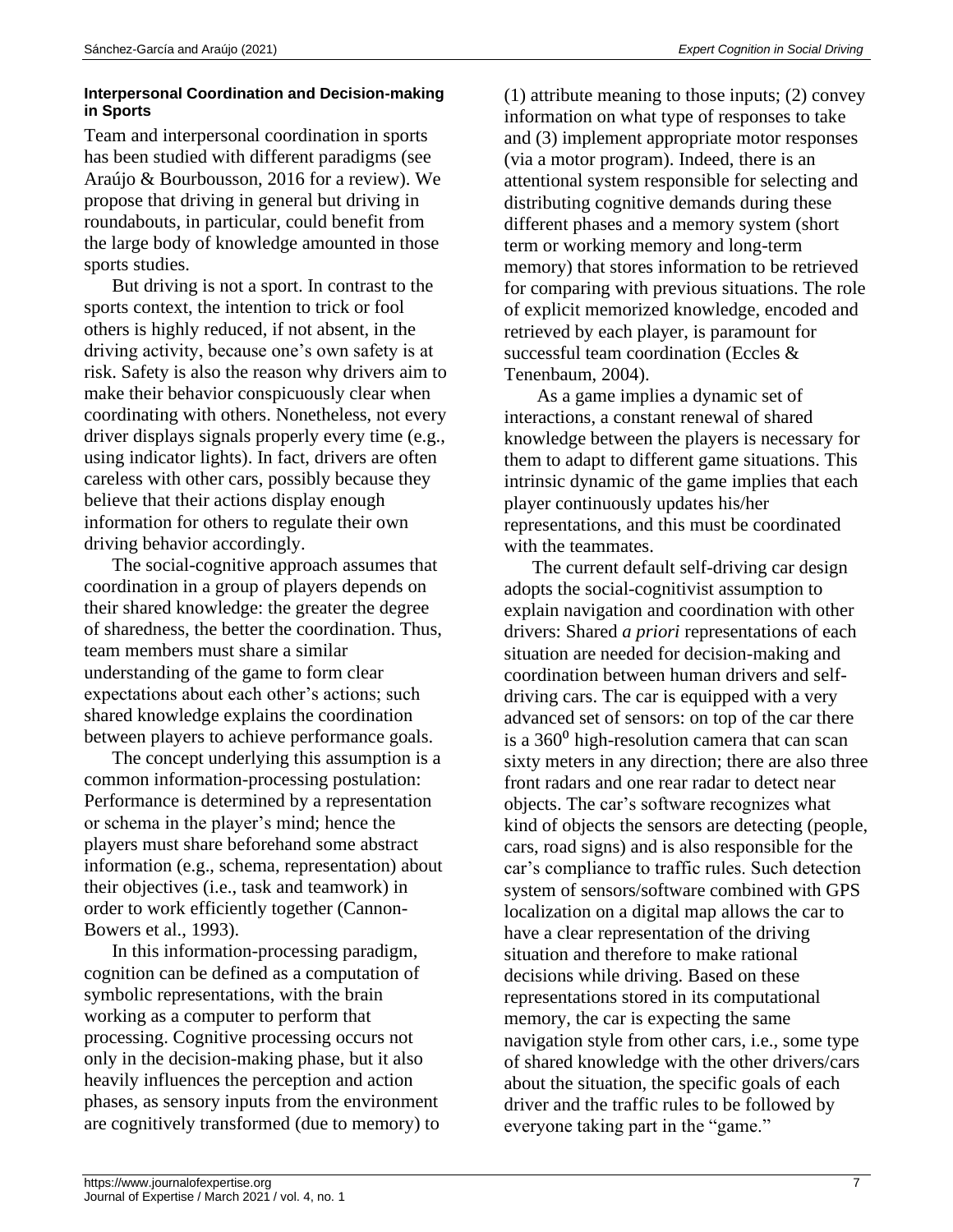Traditionally in psychology, human decision-making has been considered a rational process (Shafir & LeBoeuf, 2002). Rationality works in closed systems whereby specific conclusions can always be derived if a rational reasoning process is followed and there is sufficient information and preconceived assumptions about the problem (Hammond, 2007). The rational model rests on the assumption that drivers can normatively infer the maximal utility of the *a priori* information concerning a problem; i.e., every driver can equally perform such an inference. Since presumably all drivers share similar goals and resources, it is reasonable to believe that some drivers make good decisions while others make poor decisions.

From this normative view, variability in decision-making is not acceptable; there is only a unique decision that is correct. However, many cars are controlled by humans, and they do not use such representational systems to drive, nor do they use rational processes to decide and to act (Araújo et al., 2005; Hammond, 2007; Klein, 2001).

In contrast to this social-cognitivist approach, ecological dynamics analysis on interpersonal coordination is predicated on the concept of "shared affordances," rather than on the concept of shared knowledge (Araújo & Davids, 2016; Silva et al., 2013). Shared affordances are possibilities for action presented by the environment to a group of people perceptually attuned to them, thus rendering collective behavioral patterns feasible. The concept of affordance, which emerged from the ecological psychology of Gibson (1986), supposes direct perception, i.e., a tight functional fit between animal and environment without the need to invoke mental representations or further cognitive processes in order to perceive how the environment is meaningful for action. In fact, the environment is perceived in terms of how one can act in it.

Gibson (1986) criticized the notion of information within the computation paradigm, which considers that information is perceived indirectly; i.e., extra computation is needed within the brain to perceive the environment in order to (1) attribute meaning to meaningless stimuli; (2) decide how to act upon them and (3) program the movement to be executed by the body in response to those stimuli. In contrast, Gibson posits that action is intimately coupled with perception (e.g., individuals perceive action possibilities; perception is for action) because it depends on the direct detection (and use) of information such as patterns of surrounding energy (e.g., light or sound) (Gibson, 1986).

Relevant (meaningful) information can be perceived by the individual directly, without the need for representing the environment, or for attributing such representations to the meaningless stimuli that impinge on the senses, as proposed in the computational approach.

Gibson (1966) considered attention as a process for focusing on a circumscribed source of information. He explained that the "education of attention" is a gradual "attunement of perception" to the determining sources of information offered by the environment (Jacobs & Michaels, 2002; Cañal-Bruland et al., 2010; Shafizadeh et al., 2011).

The environment consists of patterns of energy distribution (e.g., light reflected by surfaces and objects) that specify relevant (meaningful) information (e.g., that the road is "drive-able") for an individual with certain abilities (e.g., a driver), thus offering specific opportunities for action (affordances; e.g., drive ahead). Moreover, as the individual is always interacting with the environment, there is no sense in separating cognition from perception and action. For instance, by studying visual perception, Lee (1976) identified an invariant in the optical flow (i.e., the pattern of light generated by a particular individualenvironment circumstance, described in terms of a velocity vector field) dubbed as tau  $(\tau)$ , which was essential for the perception of time-tocontact, and was used by humans when performing interceptive actions.

Decision-making appears as an emergent process in the continuous interaction of an individual with certain abilities and the individual's surrounding environment, which in turn has particular affordances. Thus, decision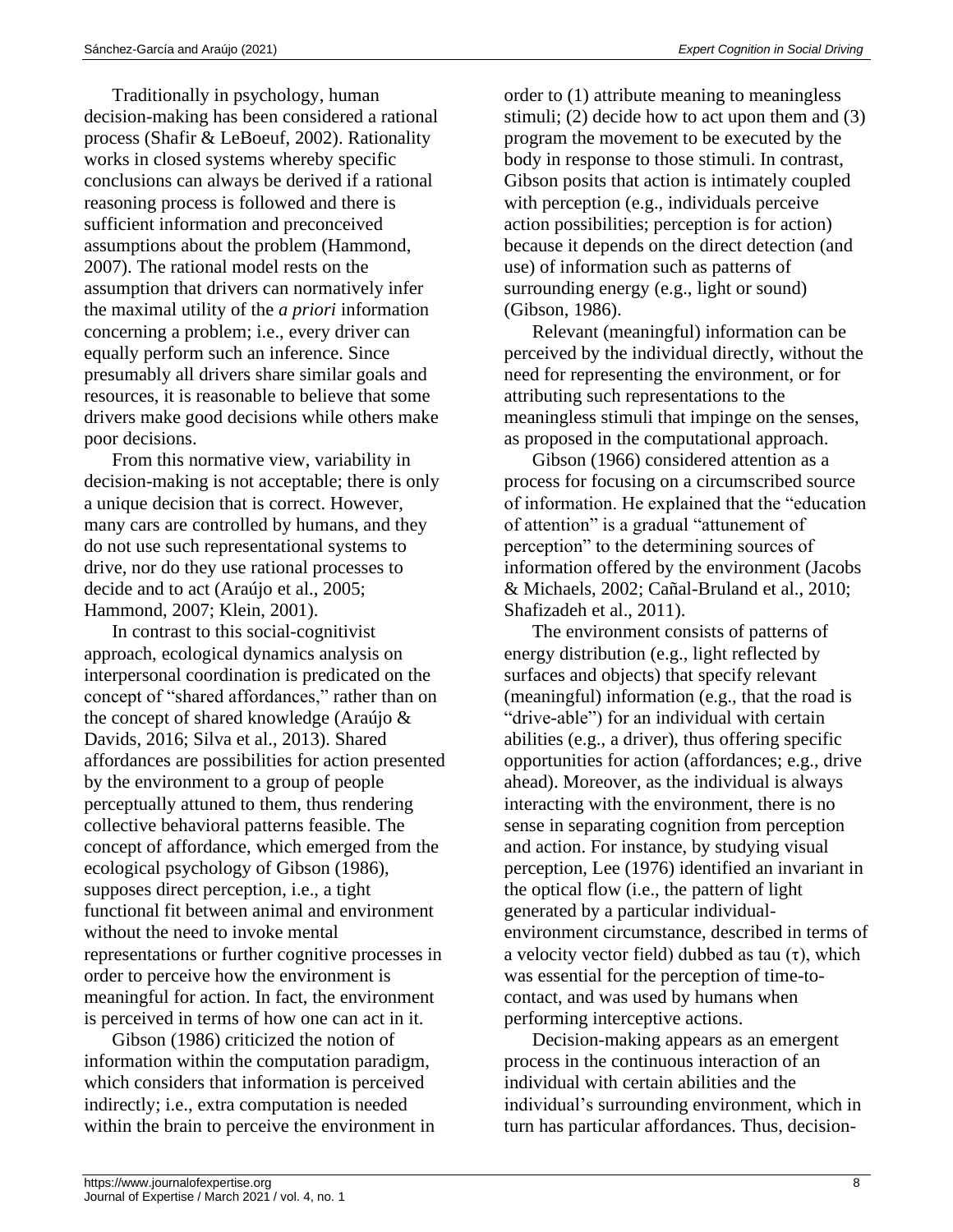making can be conceived as a series of transitions in the course of action that emerge from the goal-directed process of selecting and acting on the affordances available in the performance environment (Araujo et al., 2006; Correia et al., 2012).

When referring to a group of persons doing activities together, rather than a single person, the notion of "shared affordances" is appropriate to explain coordination among group members. Key properties of the environment can be perceived directly, meaning that opportunities for action (affordances) are explicitly observable by different players in the same setting wherein they have been "trained to become perceptually attuned to them" (Silva et al., 2013, p.768). Consequently, players can present affordances to each other.

Numerous studies support the idea that humans can perceive very accurately another person's affordances. We can distinguish three possibilities that are vital in sport interactions: (1) affordances *for another person* or what others can do in specific situations (Ramenzoni, at al., 2008); (2) affordances *for joint action* (Richardson et al., 2007; Marsh, Richardson, & Schmidt, 2009) and (3) affordances *of another person* or what the other affords to us (Johnston et al., 2004). Correia et al. (2012) used virtual reality to research affordances on a 3 vs. 3 rugby task. A ball carrier wearing virtual reality goggles was supported by two virtual teammates running on the carrier's side and was confronted by a line of three virtual defenders. The researchers manipulated the program controlling the opponents to assign randomly to them actions to open gaps in the line as follows: Gap 1, in front of the carrier; Gap 2, close to the carrier; Gap 3, further on the line; and a no gap condition. Ball carriers responded with the action for the opening as follows: run in response to Gap1; short pass in response to Gap2; and long pass in response to Gap3. The researchers concluded that "…the action most often selected for each gap location was the affordance that best aligned with the task goal" (p.317). Importantly, more skilled players had the highest perceptual attunement to the relevant affordance. In summary, when training a

particular collective task, individuals perceptually attune to the information that guides action to achieve individual and collective goals.

# **An Ecological Dynamics Approach to Driving Behavior in Roundabouts**

A crucial affordance of the particular case of driving in a roundabout is whether a given gap in the traffic flow is pass-through-able (Warren & Whang, 1987; Wraga, 1999), or more correctly, drive-through-able. Thus, affordances are needed to guide the drivers' actions for entering the roundabout, for changing lanes inside the roundabout, and for exiting the roundabout.

Drive-through-able affordances are part of the "rich landscape of affordances" (Rietveld  $\&$ Kiversten, 2014) of a driver. There is a rich landscape of shared affordances (e.g., affordance *of* others and as affordance *for* others) in a roundabout that are determined by the local characteristics of each roundabout. Such "shared affordances" can be "augmented" by signals (the indicator lights are the most commonly used but sometimes other signals including utterances, gestures, sounds, or honks are also utilized) communicating the intention of the driver (e.g., taking the next exit) in a way that ensures the message is clearly understood by other drivers. Thus, such signals act as informational constraints that help drivers direct their attention toward shared affordances which, according to each driver's action capabilities and intentions (Fajen et al., 2009), are used to coordinate their actions.

In the following two cases, we analyze the use of shared affordances to solve the local problem of collective driving in a roundabout.

### **Case 1: Canillejas roundabout, Madrid**

In this clip, footage by a frontal camera reveals a situation of heavy traffic on a Friday night at rush hour in a roundabout located in Canillejas, north-east of Madrid city, Spain (see Figure 6).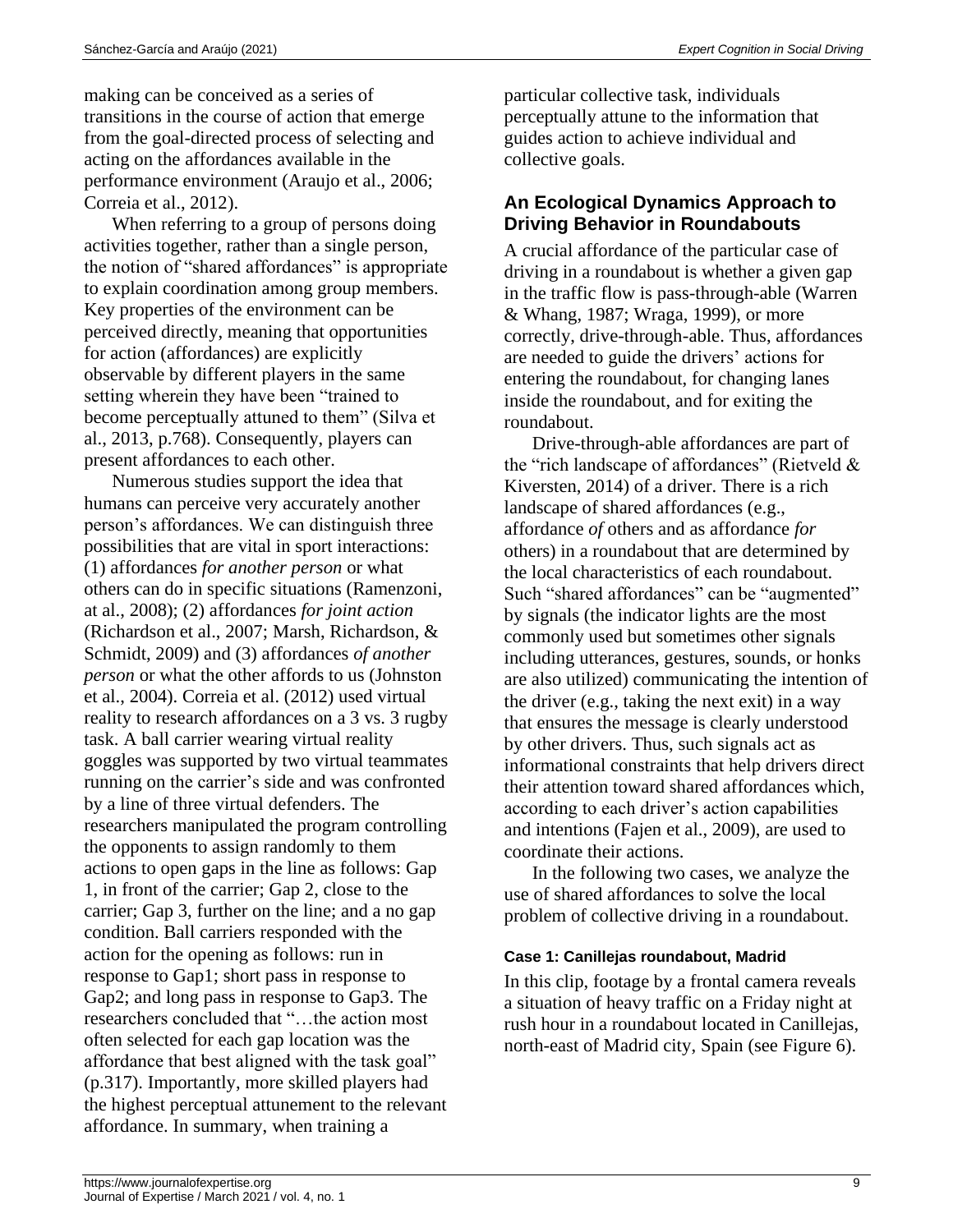

**Figure 6.** Roundabout in Canillejas (Madrid). The star marks the initial location of the analyzed cars and the triangle marks the exit of the roundabout in the clip. Adapted from Google Maps, https://www.google.com/maps/search/canillejas+roundabout+madrid/@40.4490826,-3.609463,17z

This clip shows how drivers can coordinate their actions in this situation of heavy traffic, even though they are not strictly following the driving rules. For instance, the black car, which

is in a central lane trying to get into the next exit, had to signal for a long time to make clear to everyone around the driver's intention (Figure 7).





It is important to notice that although traffic rules stipulate that cars exiting a roundabout should circulate on the right late, the black car in the footage is in one of the central lanes. The dense traffic, and in particular the blue car on the right, obstructs the black car's exiting action. During more than 20s the situation

remains much the same. The cars advance gradually while making micro-adjustments to their trajectories (Figure 8). The back red lights constantly "on" in most cars indicate continuous breaking actions, which is necessary to maintain a minimal distance and thus avoid collision.



**Figure 8.** (0.39 s) The situation stays the same after 20 s.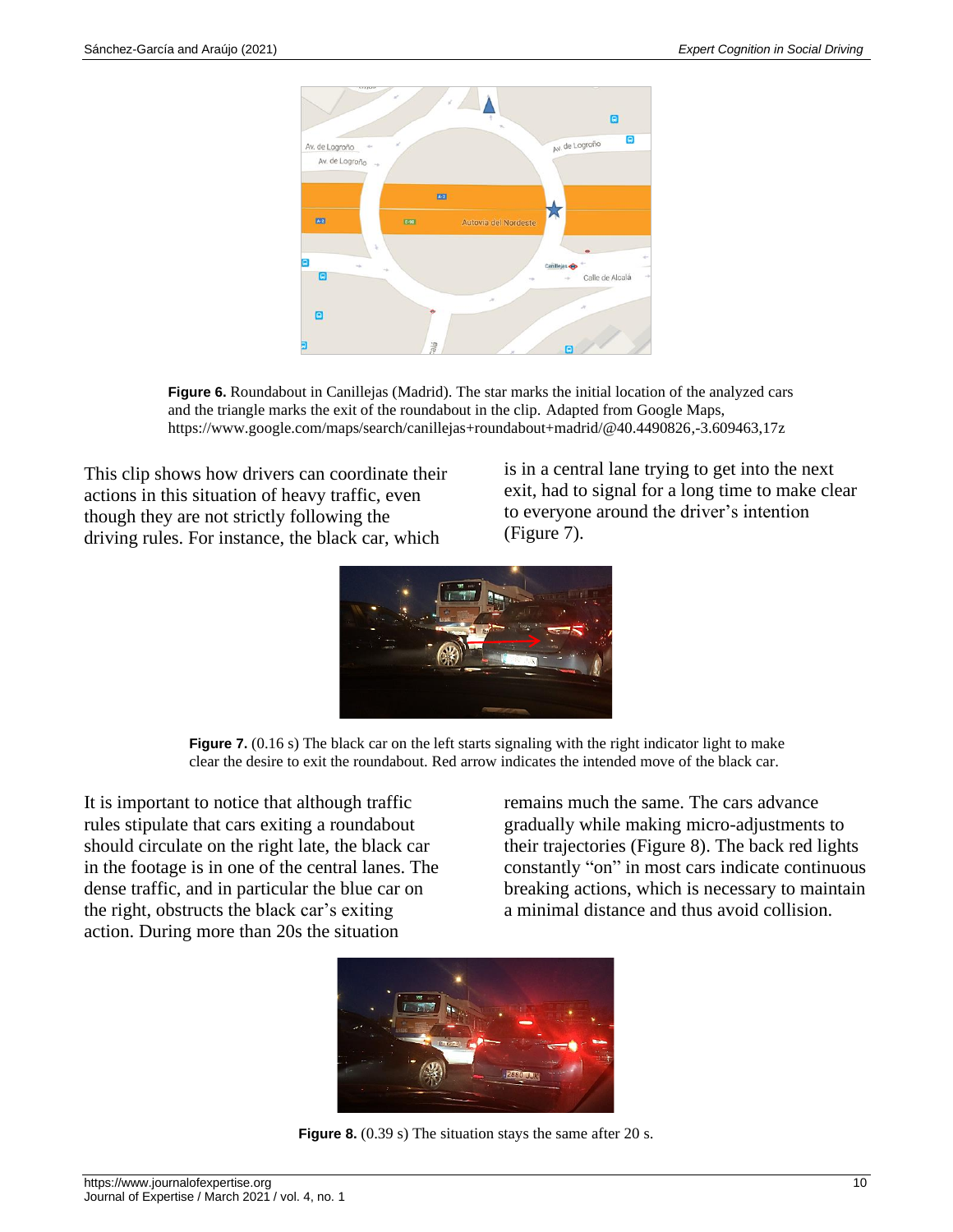The black car allows enough distance and timing for the blue car on the right to advance and open some space behind. At this precise moment, the drive-through-able affordance is perceived and exploited by the driver in the







black car (Figure 9a, b, c).

space again.



In Figure 10, the black car proceeds to the

exit before the green bus coming from the bottom right corner of the image closes the

**Figure 9a, 9b, 9c.** The driver of the black car waits until a space is available and then uses it to cross two lanes and reach the exit. The solid red arrow indicates the intended move of the black car; the dotted arrow indicates the movement of the black car.



**Figure 10.** (1.09 s). The front part of a green bus (within the red dotted area) appears in the right, driving in the external lane of the roundabout, while the black car (red dotted arrow) is already taking the exit.

Such drive-through-able affordance is shared by every driver and it is plausible that the green bus on the right slowed down to leave the space open and hence allow the black car to pass

through. Finally, as the traffic resumes, the green bus advances onto the external lane, which had become available after the black car exited the roundabout (Figure 11).



**Figure 11.** (1.12s). Traffic flow in the roundabout is maintained, the green bus advancing in the external lane.

### **Case 2: "La Dama Ibérica" Roundabout**

In this case, footage by a frontal camera reveals a situation of heavy traffic in the roundabout known as "La Dama Ibérica," located in Valencia, Spain (see Figure 12). $4$  Two motorbikes (weaker vehicles compared to cars)

are able to navigate within a crowded roundabout by exploiting the drive-through-able affordance allowed at certain times by specific cars. Not only do the drivers of the motorbikes actively search their way through the cars; the drivers of the cars also actively allow space for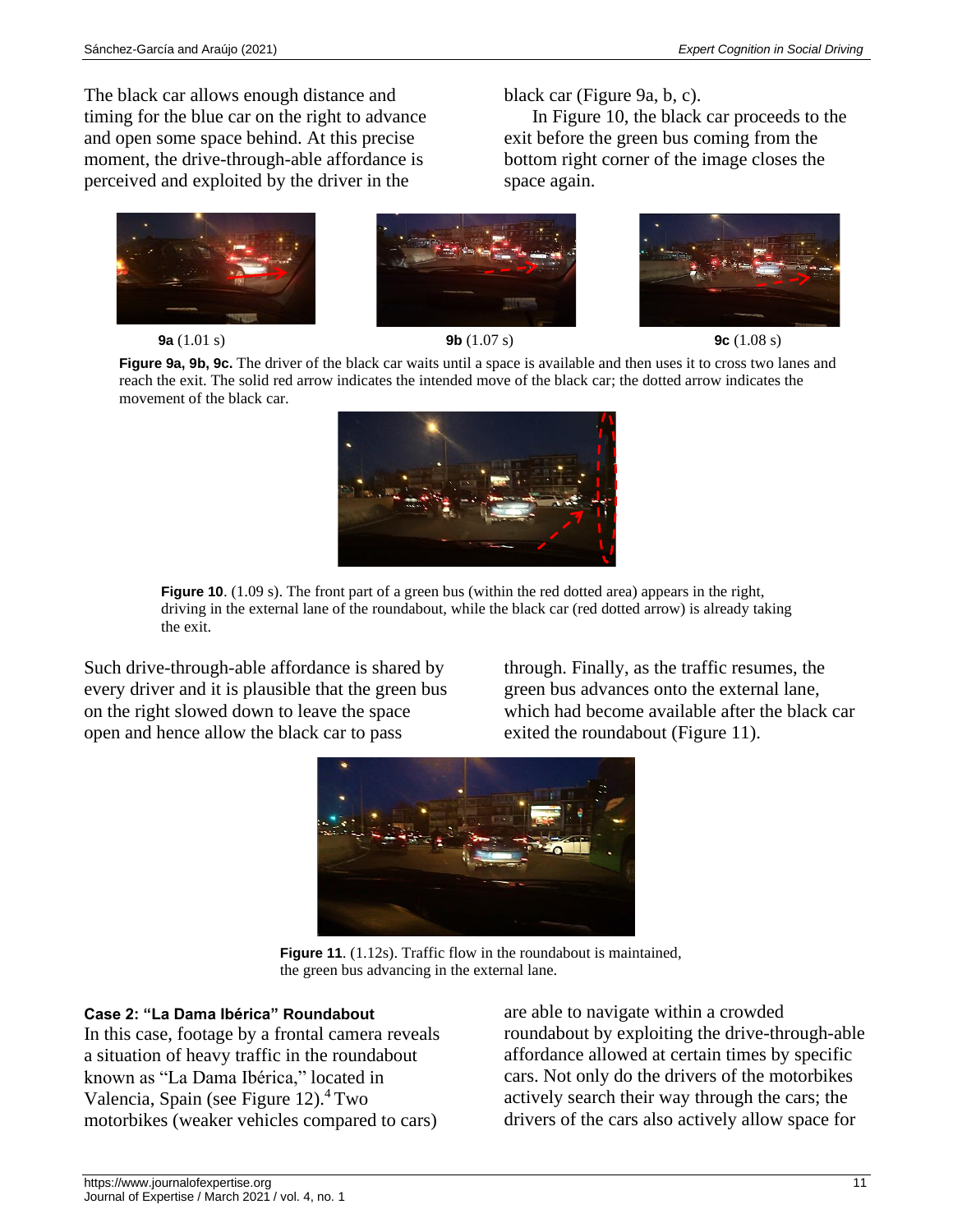the motorbikes to pass without delaying the overall traffic in this area of the roundabout.

In Figure 13, the two motorbikes enter the roundabout driving in the external lane. They are already signaling with their left indicator light. At that point, the signaling can mean two different things: On the one hand, they want to

get into the central lanes of the roundabout; on the other hand, they are not taking the next exit, avoiding a possible collision with cars in the central lanes whose drivers would like to get this next exit. The disambiguation will be clearer as the driving continues.



**Figure 12.** Roundabout in Valencia. The star marks the initial location of the two motorbikes. The triangle marks their exit of the roundabout in the clip. Adapted from Google Maps, https://www.google.com/maps/@39.4902732,-0.4015359,17z



**Figure 13.** (0.14 s). Drivers of two motorbikes in the external lane signaling with their left indicator lights.

The motorbikes keep signaling to the left with the lights, which, at that point, clearly indicates they want to change to the central lanes. The white cab moves one lane to



 **Figure 14a. Figure 14b.**

the left, the motorbike driver sees the drivethrough-able affordance (Figure 14a) and occupies the empty space left by the cab (Figure 14b).



**Figure 14a.** (0.20 s). The white cab moves to the left land, and the motor biker starts moving too. **Figure 14b.** (0.21 s) The motorbike moves to the center, occupying the empty space left.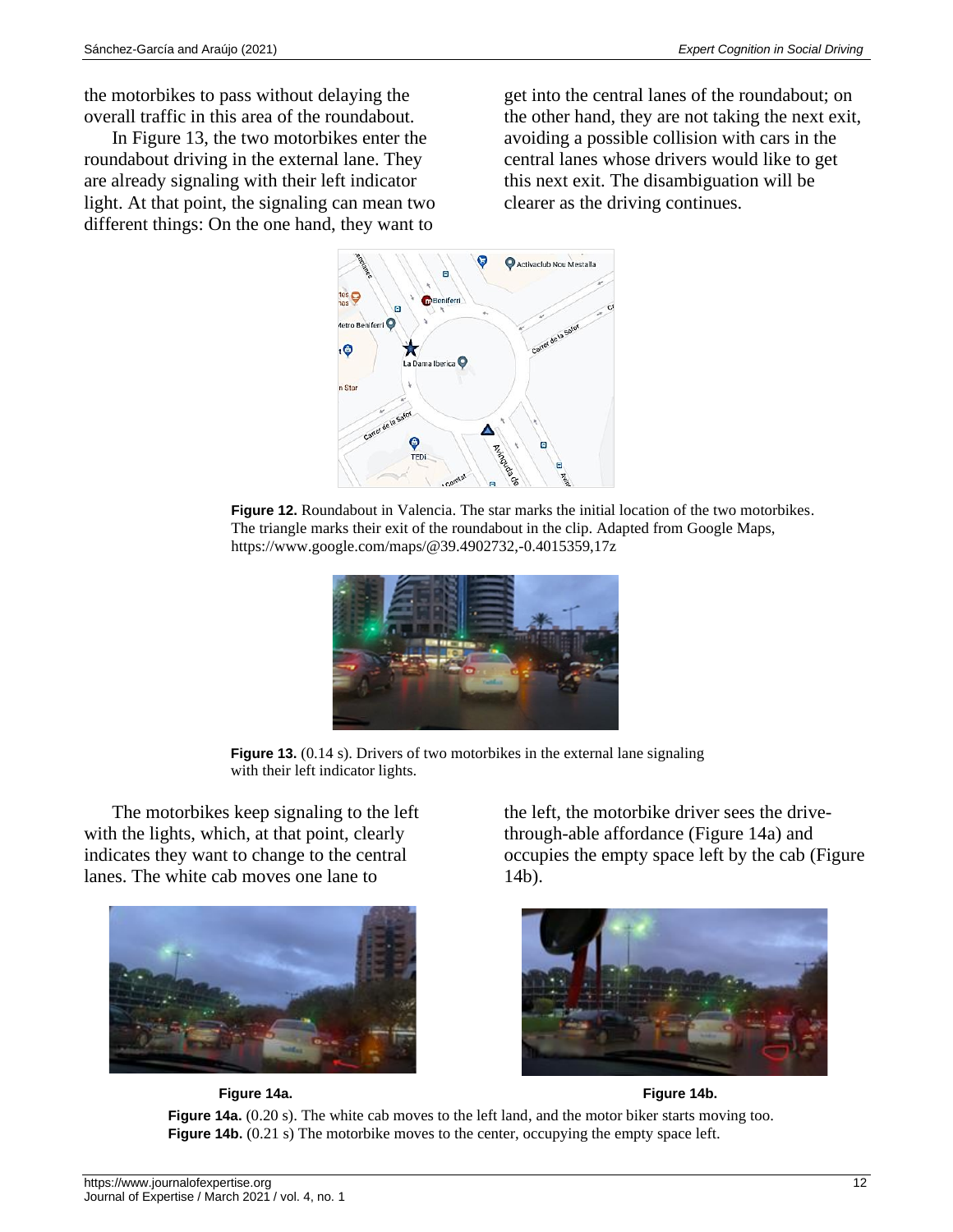The first motorbike exploits the open space left by the white cab to shift left and change lane again, yielding the space to the second motorbike, which changes one lane to the left to occupy the space left by the first motorbike (Figure 15a). As no other vehicle is blocking their advance, both change one more lane to the left (Figure 15b).



The second motorbike shifts again to the left lane, positioning itself in the back of the first motorbike, both proceeding to their chosen exit (Figure 16). Notice how the gap through which the motorbikes passed seconds ago has closed again (marked by the thick red line) so no drivethrough-able affordance is available for any vehicle coming from the right lanes anymore.









**Figure 16.** (0.29 s) Both motorbikes proceeding to their chosen exit.

In this roundabout, the higher maneuverability of motorbikes and their smaller size in comparison to cars made drive-through-able affordance *of* others and *for* others easy to exploit for the concerted driving to proceed smooth and without delay. It was achieved even though motorbikes did not follow traffic rules strictly. According to the driving code, they should have stayed in the outer lane until they reached their chosen exit.

However, that would have implied a temporary blockage of the previous exit in which many cars were already queuing, resulting in unwanted delays and potentially risky situations. Thus, their partial non-adequation to rules was successful. It represented a practical local

solution in which other cars also collaborated without apparent conflict.

Both cases (Canillejas and "La Dama Ibérica" roundabouts) illustrate how drivers can collectively generate a local solution to maintain traffic flow in a congested roundabout without disrupting the car flow too abruptly or causing an accident. This local solution required the coordination between drivers of different vehicles by perceiving and acting on a landscape of shared affordances. In the first clip (Canillejas roundabout), drive-through-able affordances *of* others as well as *for* others were exploited by the black car driver and green bus driver for finding an adequate timing of successful coordinated actions. In the second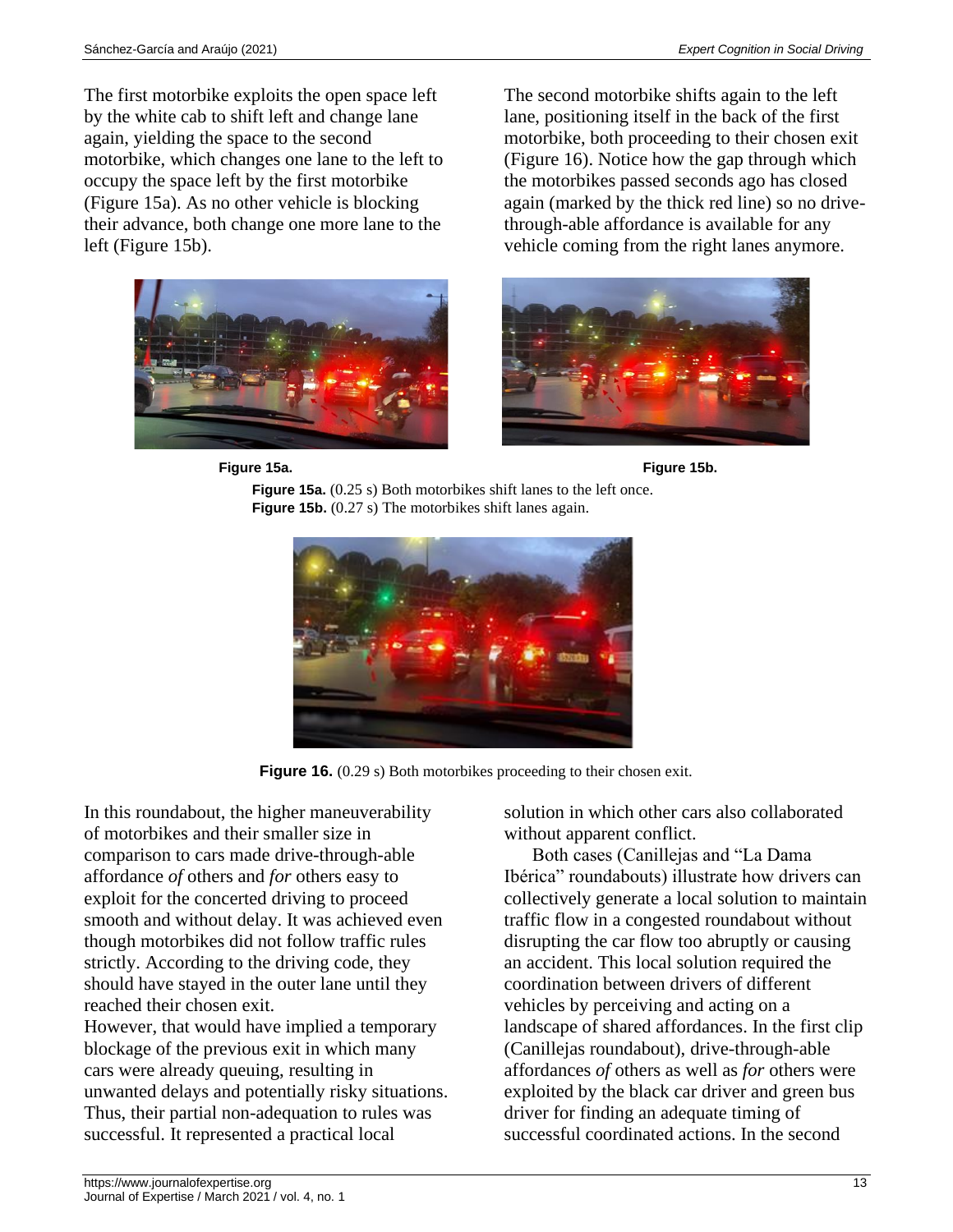clip ("La Dama Ibérica" roundabout) drivethrough-able affordances *of* others as well as *for* others were exploited by the two motorbikes and different cars in order to maintain the traffic flow without delays or potential crashes.

# **Implications**

From the current standpoint of driverless car companies, the most optimistic future scenario to reduce traffic accidents and improve traffic flow seems to rely on completely replacing human drivers for autonomous self-driving cars. However, even if this process is ever achieved, the transition phase including both humancontrolled cars and self-driving cars will last for some time. Thus, it is essential to predict the types of interactions that might occur between these drivers to avoid potential problems.

We emphasize here that, to our knowledge, no adequate attempt has been made to tackle this important issue. The current default assumption of the designer of self-driving cars is that the main challenge these cars will encounter is the unruly behavior of humans, who often do not comply with traffic rules. If every car, on every occasion, made rational decisions predicated by the traffic rules and the local information (including the goals of all the drivers), then we would reach a "driving heaven."

In other words, the self-driving design rests on a representational model for decision-making and coordination that could take place only in closed systems (i.e., systems where all the solutions are known beforehand). However, as Hammond argued in his influential book *Human Judgment and Social Policy*, "[W]e live in a world of irreducible uncertainty, inevitable error, and unavoidable injustice" (Hammond,1996).

We believe the problem lies precisely at the core of this model's assumption: Human drivers do not navigate according to such representational systems that imply *a priori* knowledge of the driving situation and traffic rules, and that allow decisions to be made before implementing the action. In reality, human drivers perceive opportunities for action (affordances) that can be perceived and actedupon by other drivers (i.e., shared affordances) for navigating and coordinating driving actions between drivers. The occasion is its own "best model" (Brooks, 1991) by presenting the specific constraints and updated information as it evolves.

We cast doubts as to whether completely replacing human drivers for self-driving cars is the only, or even the most desirable, way to go—an opinion shared by users. Recent surveys cast doubts on users' acceptance of full automation. The Gartner Consumer Trends in Automotive online survey (conducted in 2017 and polling 1,519 people in the U.S. and Germany), found that 55% of respondents will not consider riding in a fully autonomous vehicle, while 71% may consider riding in a partially autonomous vehicle (Gartner, 2017). Results from two recent opinion surveys of 54 and 187 U.S. adults showed that users were less accepting of high autonomy levels and displayed significantly lower intention to use highly autonomous vehicles (Hewitt et al., 2019).

We believe that self-driving cars present an impressive opportunity to develop a new type of technology aiming not towards replacing human drivers altogether but towards improving human interaction with the whole world. In order to do so, a theoretical rationale of how humans interact with the world is essential to achieve that goal.

The ecological dynamics framework considers that drivers are ecologically embedded agents, eager to integrate their activities within the increasingly complex technological envelopes in which they function (Araújo et al., 2006; Davids et al., 2012). These ideas conceptualize drivers as active organisms, with evolved tendencies toward mastering environmental challenges and integrating new experiences into a coherent form of life (Rietveld & Kiverstein, 2014), through continuous physical interactions in appropriately designed (driving) environments, which can be captured by ethnomethods (Garfinkel, 1967; Sánchez-García et al., 2016).

Possibly due to the western philosophical bias for considering the brain as so deeply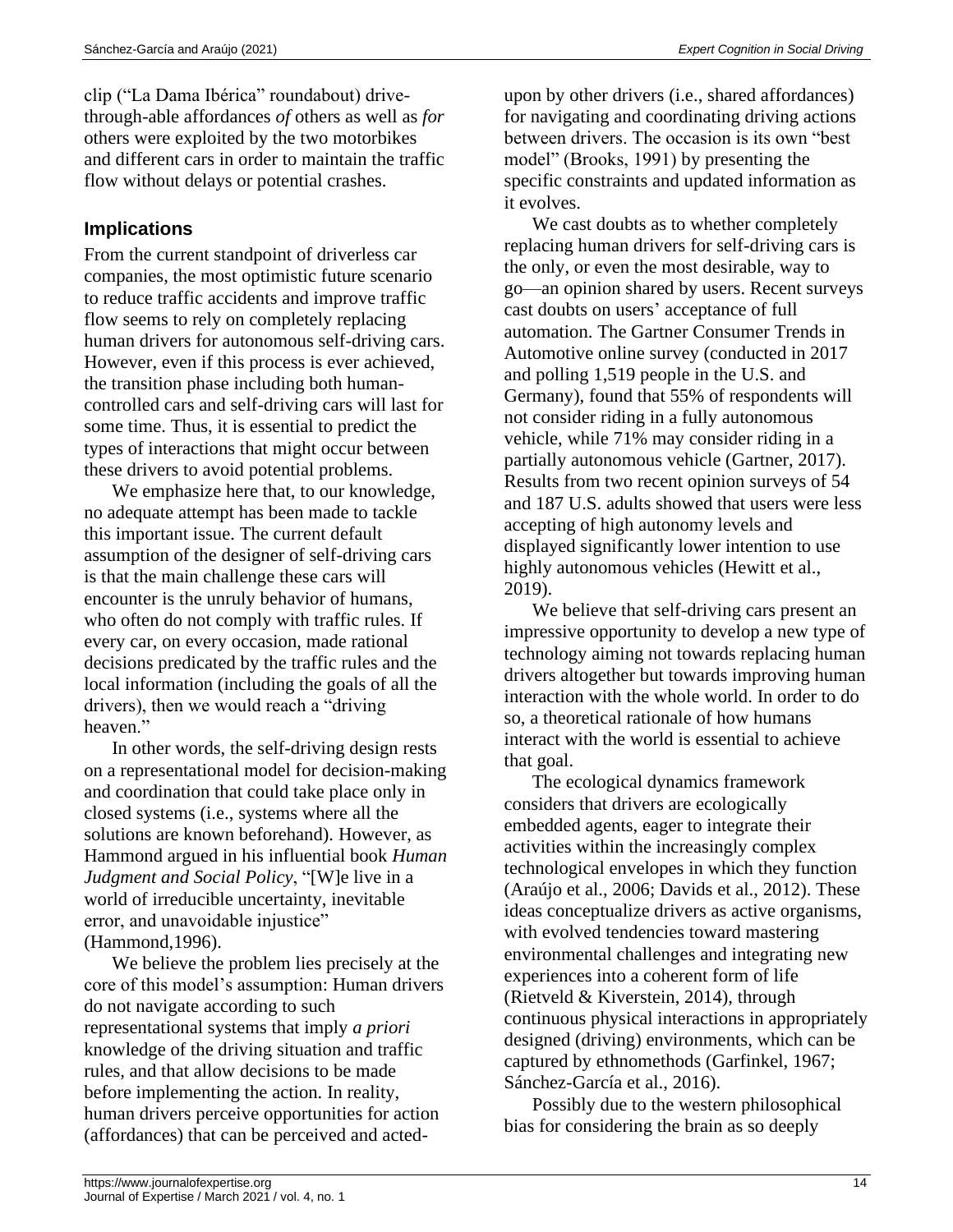special that it is distinct from the rest of natural order, there is a cultural tendency to develop technologies that assume minds as machines (but with more memory and processing capacities) (Pfeifer at al., 2011). Nonetheless, although the brain is an inherently dense, complex, and important organ for human behavior, it is only one part of a complex system that also includes the body and technologies, and which underpins human interactions with the environment when learning through driving activities.

In modern European societies, new waves of almost invisible, user-sensitive, semi-intelligent, knowledge-based electronics and software are poised to facilitate continuous interactions between drivers and their driving environments. However, a comprehensive theoretical framework to enhance the interactive relations between drivers as users and their knowledgerich, responsive, digital environments is still lacking. A current challenge for designers, engineers, and psychologists is therefore to understand how drivers can successfully use available digital technologies to enhance success in driving (i.e., faster traffic and fewer accidents).

Ecological dynamics proposes that a driver's exploratory activities in a driving environment are predicated on the perception of affordances. This approach to behavior combines the advantages of agent-specific skills with the opportunities offered by a variety of environmentally distributed technological systems, thus providing a stream of useful contextual information to engage each driver in appropriate activities that enhance driving success.

This theoretical rationale proposes that each driver is a mobile locus of highly personalized resources who is engaged in driving supported by local, embedded computational devices. The driver is also a sort of automatic electronic trailleaver whose movements and choices can be tracked by the devices with which the driver interacts. Affordances for interactions with technologies could enable each driver to identify as a member of a wide variety of drivers.

A theoretical framework such as ecological

dynamics, or ecological psychology more generally, could be used for understanding how digital driving landscapes for drivers can be closely tailored to individual needs through their own driving activities. Research on driving design is needed to investigate how affordances can be geared to match emerging digital technologies in order to reduce accidents and improve traffic flow.

As we show in this study, settings such as roundabouts are of particular interest for investigating these topics because of the high number of interactions necessary to solve a problem of local order. Problems are solved slightly differently in each roundabout, depending on the structure of the roundabout, the traffic density, the skills of the drivers, the flow of incoming traffic, the driving culture of the country/city, among others.

We propose that roundabouts represent a perspicuous setting to study human drivers interacting with self-driving cars (and potential complications), as well as the different models addressing how collective driving action is guided. Future studies could address the following:

- The "driving style" or "driving culture" (habitual ways of driving in this specific setting) of each roundabout that constitute a "rich landscape of affordances" (Rietveld & Kiverstein, 2014) in order to understand local affordances and constraints.
- The collective behavioral patterns and their dynamics of the traffic flow in roundabouts (based on the previous point).
- The training of self-driving cars: According to Rosalie and Malone (2019, p. 164) the training in motor racing should include preevent and simulator practice designed to replicate the task and environmental constraints of each session type to maximize the influence of drivers' preexisting skills. In order to train self-driving cars with human drivers in roundabouts, we could produce a realistic driving scenario featuring the same task and environmental constraints already identified in the two previous lines of study.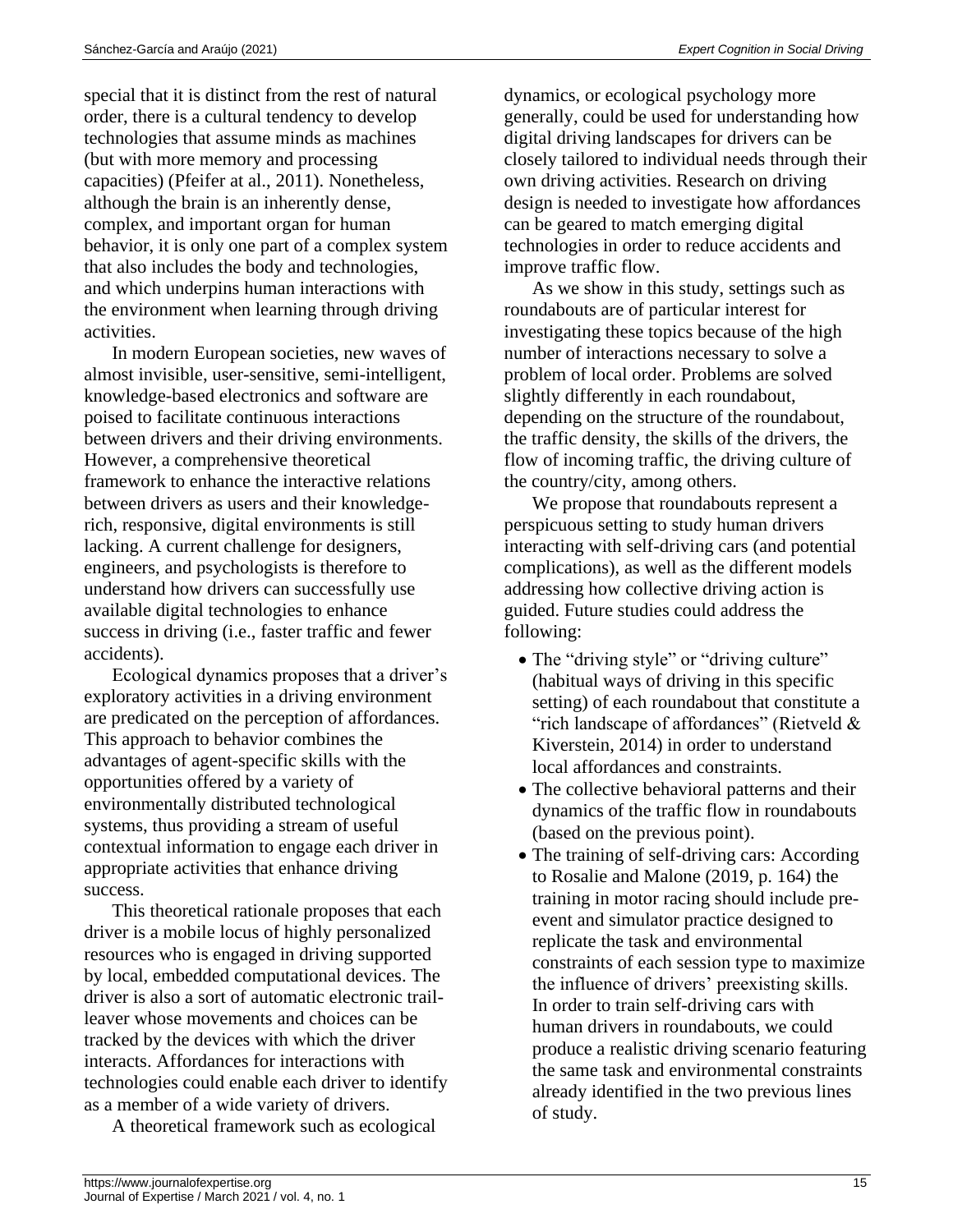These suggested studies would give important insights into how human drivers and self-driving cars are guided by local information and how shared affordances are perceived by other drivers. Moreover, gaining a better understanding of these collective solutions for local problems evolving in real time in roundabouts would contribute to the commensurability of human and non-human drivers.

# **End Notes**

- 1. According to the SAE (Society of Automotive Engineers) there are six levels of automation, ranging from fully manual to fully automated systems. Level 0 implies No Driving Automation; Level 1 implies Driver Assistance; Level 2 implies Partial Driving Automation; Level 3 implies Conditional Driving Automation; Level 4 implies High Driving Automation; and Level 5 implies Full Driving Automation (Hewitt et al., 2019, p.522). In this paper we refer to cars in level 5 of automation since levels 3 and 4 still demand that the human driver take control when on minor roads, a situation similar to roundabouts. Currently, there are no Level 4 autonomous vehicles for sale, though real-world testing started in 2020.
- 2. The most serious traffic incident, ending in the deadly crash of a Tesla model, occurred in January 2016, in China's Hubei province. Another fatal crash occurred on May 7, 2016, in Florida: The car's detection system mistook the white side of a turning trailer truck for the sky and drove directly into the side of the truck, passing under the truck and causing fatal injuries to the driver (Greenemeier, 2016). In March 2017, an Uber test vehicle was involved in a crash with no injuries in Arizona. The following year, March 2018, Elaine Herzberg became the first pedestrian to be killed by a selfdriving car in the United States after being hit by an Uber vehicle.
- 3. "I use the term 'competence' to mean the claim that a collectivity member is entitled to exercise that he is capable of managing

his everyday affairs without interference. That members can take such claims for granted I refer to by speaking of a person as a 'bona-fide' collectivity member." (Garfinkel, 1967, p.57, n.8).

4. Footage courtesy of Jorge Álvarez Delgado.

# **Authors' Declarations**

The authors declare that there are no personal or financial conflicts of interest regarding the research in this article.

The authors declare that they conducted the research reported in this article in accordance with the [Ethical Principles](https://www.journalofexpertise.org/manuscript_submission.html) of the Journal of Expertise.

The authors declare that they are not able to make the dataset publicly available but are able to provide it upon request.

### **ORCID iDs**

Raúl Sánchez-García https://orcid.org/0000-0003-1230-0951 Duarte Araujo https://orcid.org/0000-0001-7932-3192

### **References**

- Araújo, D. & Bourbousson, J. (2016). Theoretical perspectives on interpersonal coordination for team behaviour. In P. Passos, J. Y. Chow, & K. Davids (Eds.), *Interpersonal coordination and performance in social systems* (pp.126–139). London: Routledge.
- Araújo, D., & Davids, K. (2016). Team synergies in sport: Theory and measures. *Frontiers in Psychology*. DOI: 10.3389/fpsyg.2016.01449
- Araújo, D., Davids, K. and Hristovski, R. (2006). The ecological dynamics of decision making in sport, *Psychology of Sport and Exercise*, *7*(6), 653–676.
- Araújo, D., Davids, K., & Serpa, S. (2005). An ecological approach to expertise effects in decision-making in a simulated sailing regatta. *Psychology of Sport and Exercise*, *6*(6), 671–692.

AXA. (2016). Estudio circulación rotondas en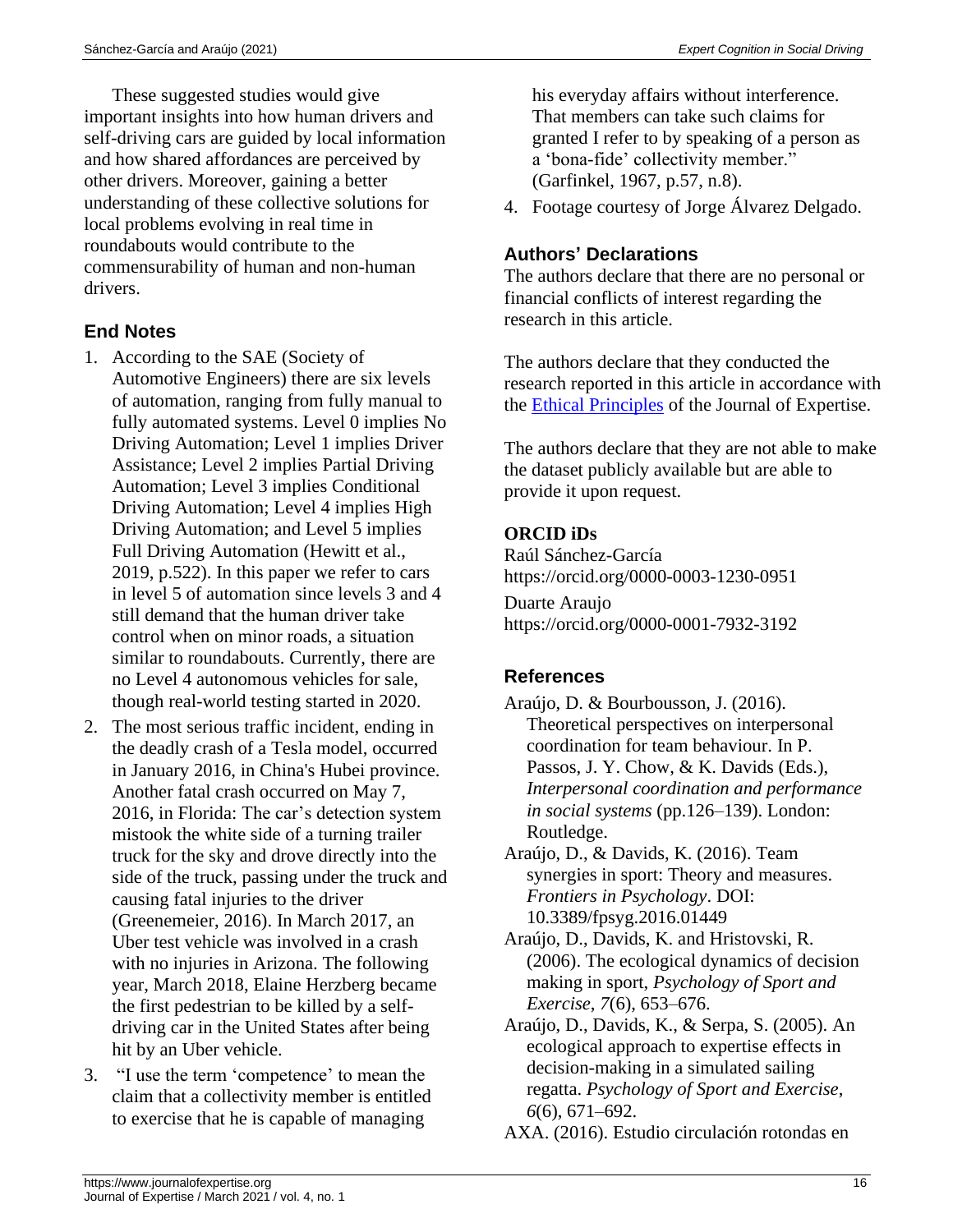España. Centro de Estudios de Seguridad Vial.

- Brooks, R. A. (1991). Intelligence without representation. *Artificial Intelligence 47*, 139–159
- Cannon-Bowers, J. A., Salas, E., & Converse, S. (1993). Shared mental models in expert team decision making. In J.J. Castellan (ed.), *Individual and group decision making.*  Erlbaum: Hillsdale, NJ.
- Cañal-Bruland, R., Kamp, J. V. D., Arkesteijn, M., Janssen, R., Kesteren, J. V., & Savelsbergh, G. (2010). Visual search behaviour in skilled field-hockey goalkeepers. *International Journal of Sport Psychology*, *41*(4), 327–339.
- Correia, V., Araújo, D., Cummins, A., & Craig, C. M. (2012). Perceiving and acting upon spaces in a VR rugby task: expertise effects in affordance detection and task achievement. *Journal of Sport & Exercise Psychology*, *34*(3), 305–321.
- Davids, K., Araújo D., Hristovski, R., Passos, P., & Chow, J.-Y. (2012). Ecological dynamics and motor learning design in sport. In A. M. Williams & N. Hodges (Eds.), *Skill acquisition in sport: Research, theory & practice, 2nd edition*, (pp. 112-130). London: Routledge.
- DOT. 2016. "Secretary Foxx Unveils President Obama's FY17 Budget Proposal of Nearly \$4 Billion for Automated Vehicles and Announces DOT Initiatives to Accelerate Vehicle Safety Innovations." (Retrieved from https://one.nhtsa.gov/About-NHTSA/PressReleases/dot\_initiatives\_accele rating\_vehicle\_safety\_innovations\_01142016 ).

Eccles, D. W., & Tenenbaum, G. (2004). Why an expert team is more than a team of experts: A social-cognitive conceptualization of team coordination and communication in sport. *Journal of Sport and Exercise Psychology*, *26*(4), 542– 560.

Fajen, B. R., Riley, M. A., & Turvey, M. T. (2009). Information, affordances, and the control of action in sport. *International Journal of Sport Psychology*, *40*(1), 79.

Gartner (2017). *Newsroom. Press Releases*, August 8. (Retrieved from

https://www.gartner.com/en/newsroom/pressreleases/2017-08-24-gartner-

survey-reveals-55-percent-of-respondents-willnot-ride-in-a-fully-autonomousvehicle).

- Gibson, J. J. (1966). *The senses considered as perceptual systems.* Massachusetts: Houghton-Mifflin.
- Gibson, J.J (1986). *An ecological approach to visual perception*. New Jersey: LEA.

Gibson, J. J., & Crooks, L. E. (1938). A theoretical field-analysis of automobiledriving. *The American Journal of Psychology*, *51*(3), 453–471.

- Greenemeier, L. (2016). Deadly Tesla crash exposes confusion over automated driving. *Scientific American*, July 8. (Retrieved from http://www.scientificamerican.com/article/de adly-tesla-crash-exposes-confusion-overautomated-driving/).
- Hammond, K. (1996). *Human judgment and social policy: Irreducible uncertainty, inevitable error, unavoidable injustice*. New York: Oxford University Press.
- Hammond, K. (2007). *Beyond rationality: The search for wisdom in a troubled time.* New York: Oxford University Press.
- Hewitt, C., Politis, I., Amanatidis, T., & Sarkar, A. (2019). Assessing public perception of self-driving cars. Proceedings of the 24th International Conference on Intelligent User Interfaces - IUI '19. Marina del Ray, California — March 17 - 20, 2019, doi:10.1145/3301275.3302268
- Jacobs, D. & Michaels, C. (2002). On the apparent paradox of learning and realism. *Ecological Psychology*, *14*, 127–139.
- Johnston, L., Hudson, S. M., Richardson, M. J., Gunns, R. E., & Garner, M. (2004). Changing kinematics as a means of reducing vulnerability to attack. *Journal of Applied Social Psychology*, *34*, 514–537.

Klein, G. (2001). The fiction of optimization. In